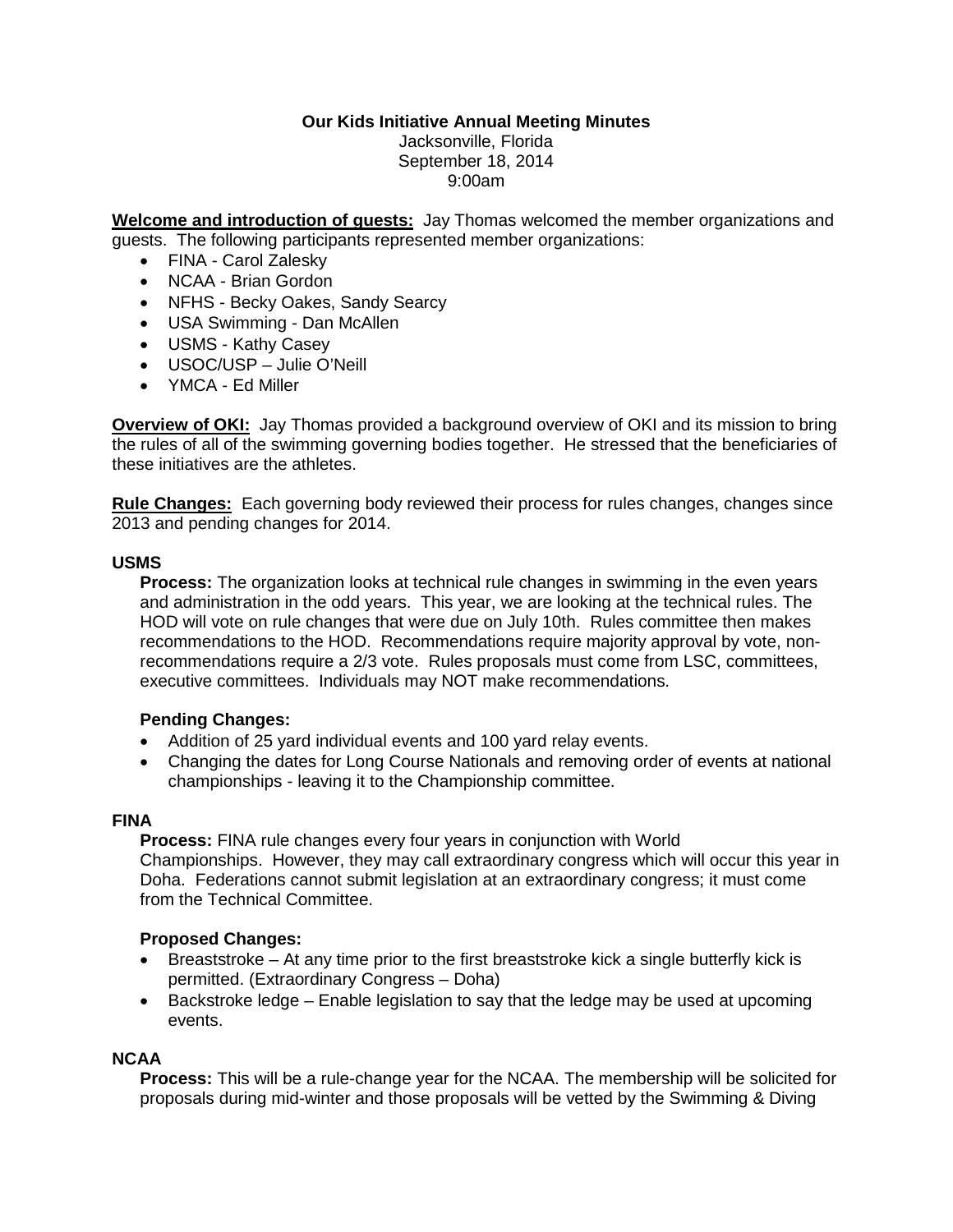Rules committee. Membership and Committee driven proposals will be compiled on a survey (non-binding) and that will be sent to the membership in mid-late March, 2015. Discussion on proposed changes will also occur at the CSCAA Annual convention in early May in Indianapolis. The committee will then choose to adopt new rules during their annual spring meeting for inclusion in the next NCAA Swimming & Diving rulebook due out September 1, 2015.

**Rule changes since 2013:** The NCAA does not make rule changes in a non-rule change year; therefore there have been no changes since the rulebook was published, September 1, 2013.

## **Pending Changes:**

- Monitoring the FINA Extraordinary Congress in December for changes regarding breaststroke and backstroke. The committee has worked diligently in recent years to try and adopt, where practical, any FINA/USA Swimming rule changes for consistency.
- Continued discussion regarding adoption of the backstroke ledges. At present, the NCAA membership is not in favor of adopting these devices, but, this could change with availability in the marketplace.
- Changes in penalties for "failure to appear" for a prelim heat in a championship meet.
- Changes in declared false start protocol to potentially allow for reseeding.
- Implementation of the NCAA Swimming Officials program for testing, registering and certification. Per action taken in the spring 2014, jointly by both the Rules and Championships committee, the NCAA will have an officiating program in place by the fall of 2015. Only those officials registered and certified by the NCAA will be eligible to be selected for NCAA Championships beginning in 2015-16. The NCAA is in discussions with USA Swimming to enhance their existing partnership to perhaps also include joint areas in officiating. The next discussion between the two organizations is taking place after this report has been written, but prior to the beginning of the USAS Convention.

## **USA Swimming**

**Process:** For process refer to article 511 in the rulebook

[http://www.usaswimming.org/\\_Rainbow/Documents/00b913aa-b3d1-4345-a201-](http://www.usaswimming.org/_Rainbow/Documents/00b913aa-b3d1-4345-a201-6071745f46dd/2014%20Rule%20Book.pdf)

[6071745f46dd/2014%20Rule%20Book.pdf.](http://www.usaswimming.org/_Rainbow/Documents/00b913aa-b3d1-4345-a201-6071745f46dd/2014%20Rule%20Book.pdf) Basically, rules must be proposed to the Rules & Regulations Committee no later than May 15. The Rules & Regulations Committee considers all proposed amendments and presents them for vote to the annual meeting of the House of Delegates with the committee's recommendation. Approved amendments to Part 1 of the rulebook become effective on May 1 of the year following adoption, unless otherwise specified. All other amendments become effective January 1 of the year following.

### **Rule changes for 2014:**

- New provisions have been added to the Code of Conduct.
- In breaststroke and butterfly, the rules now require that the hands be separated at the touch at the turns and at the finish to comply with the new FINA rule.
- Exceptions have been defined for inserting alternates in heats at finals.
- Required LSC Bylaws have been revised to say that the General Chair is prohibited from serving on a Nominating Committee or on an LSC Board of Review.
- Requirements and conditions of sanction and approval have been re-ordered.
- Effective January 1, 2014, FINA permitted the use of devices to be attached to starting platforms for use in backstroke starts.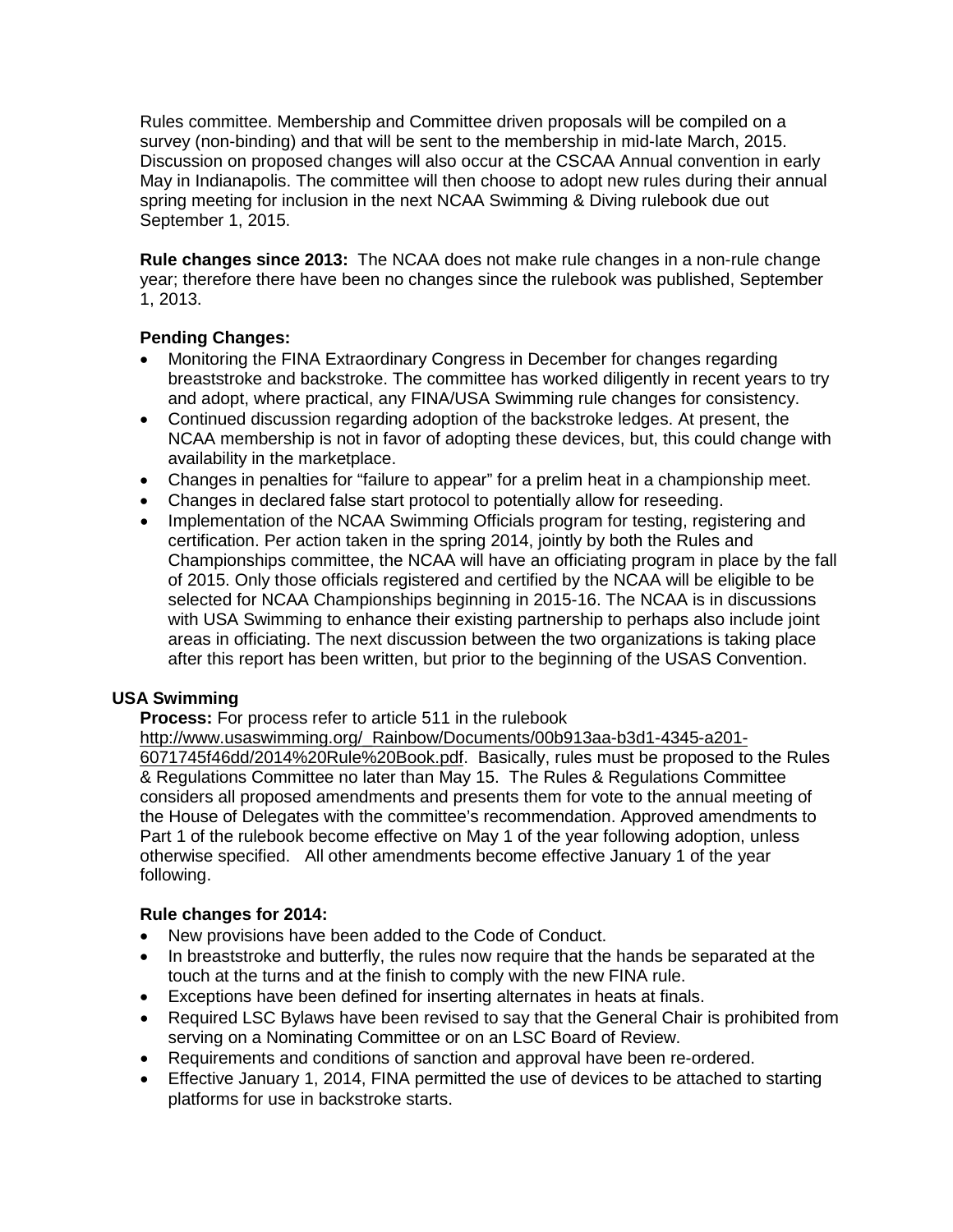**Pending Changes:** There are approximately 23 – 24 items that will be voted on by the HOD in 2014. USA swimming never deals with the technical rules. USAS automatically adapts FINA rules without going through the HOD.

# **NISCA / NFHS**

**Process:** NISCA shares the NFHS rule change proposals with our general membership asking for feedback, concerns, suggestions and comments. Those rule change proposals were a topic of discussion at our Annual Conference (the end of March). The membership at that meeting votes on accepting or rejecting those proposals. That information is then taken to the NFHS meeting as advisory to that committee.

## **Rule changes for 2014-15:**

- Conduct Defined unsporting vs. unacceptable behavior.
- Reorganized to list the items a competitor may wear/use and clarifies that adhesives are not allowed for swimming and/or diving.
- Diver may wear tape or wraps for support and no longer limited to the wrist.
- Swimmers no longer step off the starting platform after the referee/starter gives the command to "Stand Up." Only under unusual circumstances will swimmers be asked to step off the blocks.
- The elimination of the starting pistol as a sounding device in Interscholastic Swimming.
- Defined the warm-up for diving competition when diving is between the 50 Freestyle & 100 Butterfly.
- Updated the diving scoring scale to align with NCAA, FINA, & USA Diving.
- In championship meets, meet management has the option in diving to reseed the finalists based on their semifinal score (lowest to highest).
- Backstroke finish requiring some part of a swimmer body to remain on the surface on the finish of the race.
- A number of minor editorial changes were made.

Items of consideration but not passed:

- Jewelry was discussed at length It will more than likely come up again from the membership --- NFHS Track and Field rules committee has lifted the ban on wearing of jewelry during competition.
- Stacking of the hands was discussed, the feeling that there was not a problem in High School Swimming at this time.

### **Pending Changes:**

- We will probably not make any changes to the breaststroke as changes have already been made.
- Inclusion of students with disability. Putting in a unified program to include intellectual disability. Also adding adapted programs for physical disability for inclusion in traditional programs. We are learning that you have to recruit students to participate. These programs are happening in all sports not just swimming. Swimming has been proactive regarding swimming as compared to other sports.

### **YMCA**

**Process:** The YMCA follows what USA Swimming does. The cooperation between USA and the YMCA relationship has been great.

### **USP**